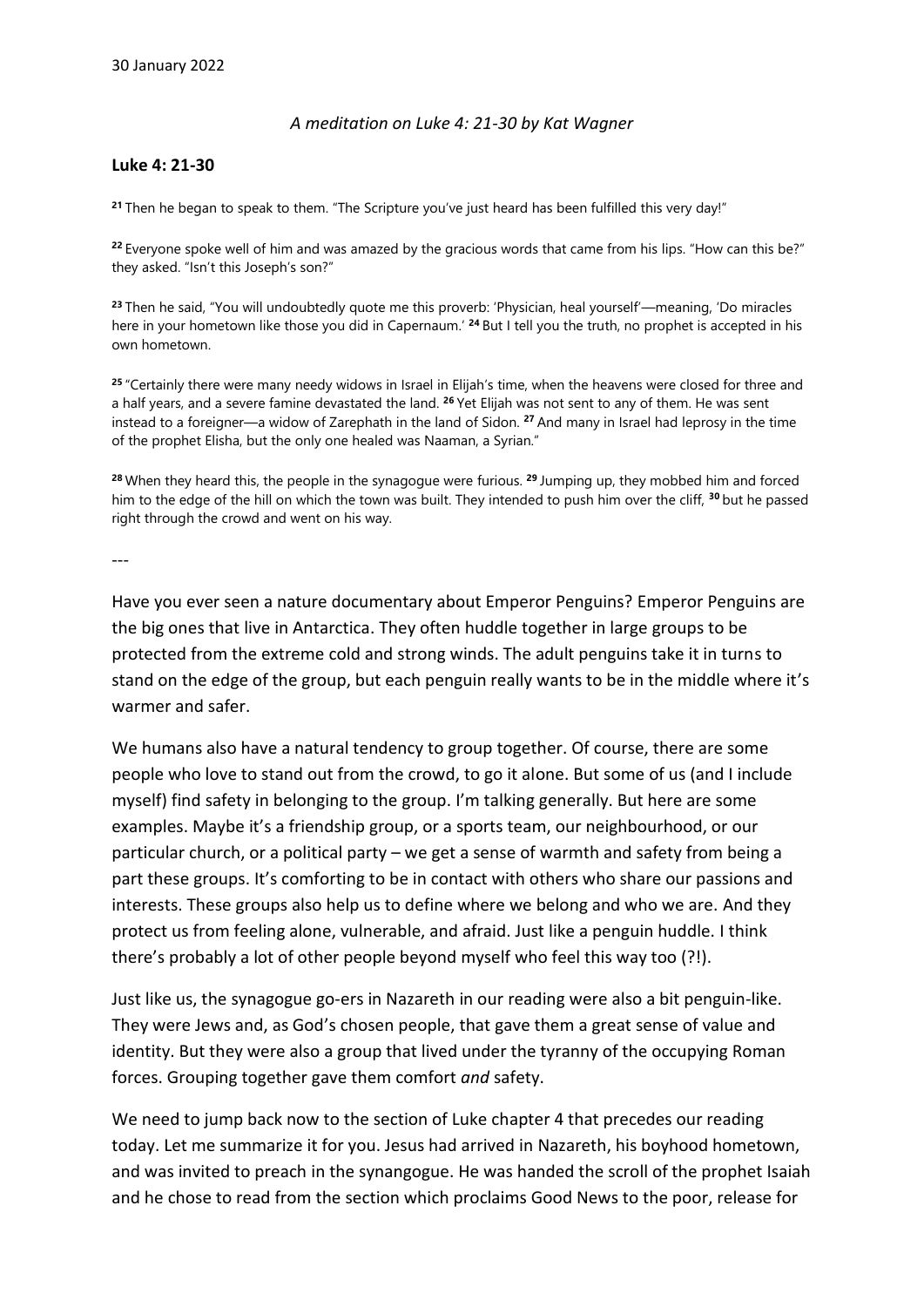captives, sight for the blind, freedom for the oppressed, and that the time of God's favour is now.

The synagogue go-ers were unsurprisingly very welcoming and positive towards Jesus. What a welcome message to hear! One that everyone in the synagogue could say Amen to. Any person present who had money problems would be looking forward to the good news soon coming their way. Those with eye problems would be relieved to hear that healing was coming. They were happy. They were affirmed. They were basking in the glow of God's favour resting on them.

Except that Jesus didn't stop his teaching there. This is where tonight's Bible passage picks up the story. As seems to be his style, Jesus pre-empts the difficult questions and sets out to provoke. As we English like to say, he "sets a cat amongst the pigeons"!

It's as if Jesus draws a hypothetical circle around the group of huddling penguins and says, "God's favour is not just for you". Or even, "God's favour is especially for those *outside* your group of belonging".

He even gives two examples from the Jew's beloved prophets: Elijah and Elisha. Instead of the many possible recipients of help among the widows in Israel, through Elijah, God's help goes to a foreigner, to a non-Jewish widow who lives in Sidon. And instead of a Jewish person receiving healing for leprosy, God's healing through Elisha goes to the Syrian, Naaman.

The safe, warm, secure circle of blessing that the Jews of Nazareth believed they were in was being called into question. Jesus dared to pop the bubble. He dared to expose their incorrect view.

Who would dare to question the Jews as God's chosen people?! Who would dare to suppose that the Good News is not just for them?! Who would dare to be so blatantly offensive, and in a synagogue too?!

They were angry. In just a few minutes, the group went from a polite and appreciative crowd, to a mob. With minimal words, Jesus had caused a riot. The people were up on their feet. It got physical. The crowd responded as one: remove the threat!; shut out the one who is disloyal!; silence the one who made them look foolish, silence him forever!

They pushed him to the brow of the hill. To the town boundary. From the centre of the circle, to the edge, and pushed him to the brink...

But somehow Jesus escapes.

Jesus had gone into the centre of his socio-cultural world, to his childhood friends and neighbours, and had sought to illuminate the edges for them. He tried to highlight God's love for those on the outside. He wanted to show them how God goes to great lengths to include.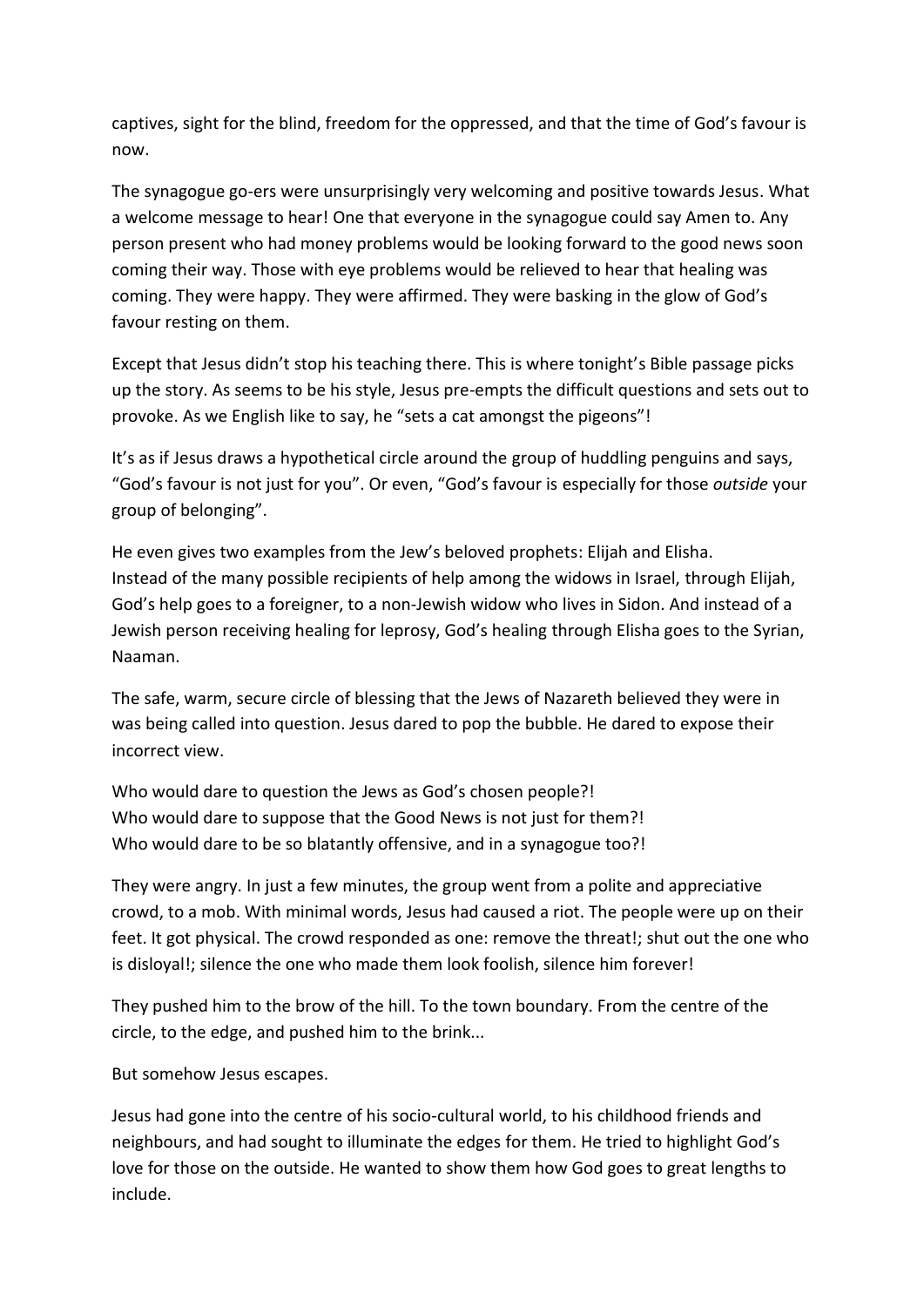But the comfortable centre doesn't like this message. They could not accommodate this message in their worldview – they could not accept that their thinking might be missing something.

This is what I think we can learn. The Good News, according to Jesus, seems to be directed towards those on the edge, or even those on the outside. To foreigners. To the bottom of the social pecking-order. The untouchables. The landless, poor, neglected, rejected people. And so-called 'undeserving' beneficiaries of God's favour. We call this grace. It's God's heart for those seemingly on the outside.

The hateful crowd pushed Jesus to the edge of the hill. Exactly to the place of God's favour. Somehow, Jesus passed through the crowds unnoticed.

So let me bring us back to the present moment. To our own lives. I have a short meditation exercise, which I invite you to join in. It requires a bit of imagination. In fact, you need to be able to imagine yourself as an Emperor Penguin! So, if you'd like to give it a go, I invite you now to close your eyes.

Imagine you are in cold, snowy, blustery Antarctica. You are an Emperor Penguin, along with many others there. There's a big group of penguins huddling together and others walking slowly around in the snow storm.

Where are you?

Are you snuggling up safe in the middle of the group, shielded from the storm? Or are you on the outer edge of the group, getting some warmth, but feeling the wind on your cheeks?

Or are you wandering alone in the blizzard?

Wherever you are, what are you most aware of right now? What is capturing your attention?

How much comfort and warmth are you getting? How much perspective of the outside world are you getting?

Now imagine that this scene that you find yourself in is actually a scene from a story being told by Jesus. You can hear Jesus speaking.

If you're in the centre of the group, can you hear Jesus' call to look up and look out beyond the group? Where does he want you to focus?

Or if you're out on your own far away from any group, can you hear Jesus' proclamation of Good News reaching as far as you, and beyond? Are you ready to receive God's favour? What is God blessing you with right now?

Or if you're on the edge of the group, can you hear Jesus' challenging words about a prophet not being accepted in their own hometown? In this unique but uncomfortable